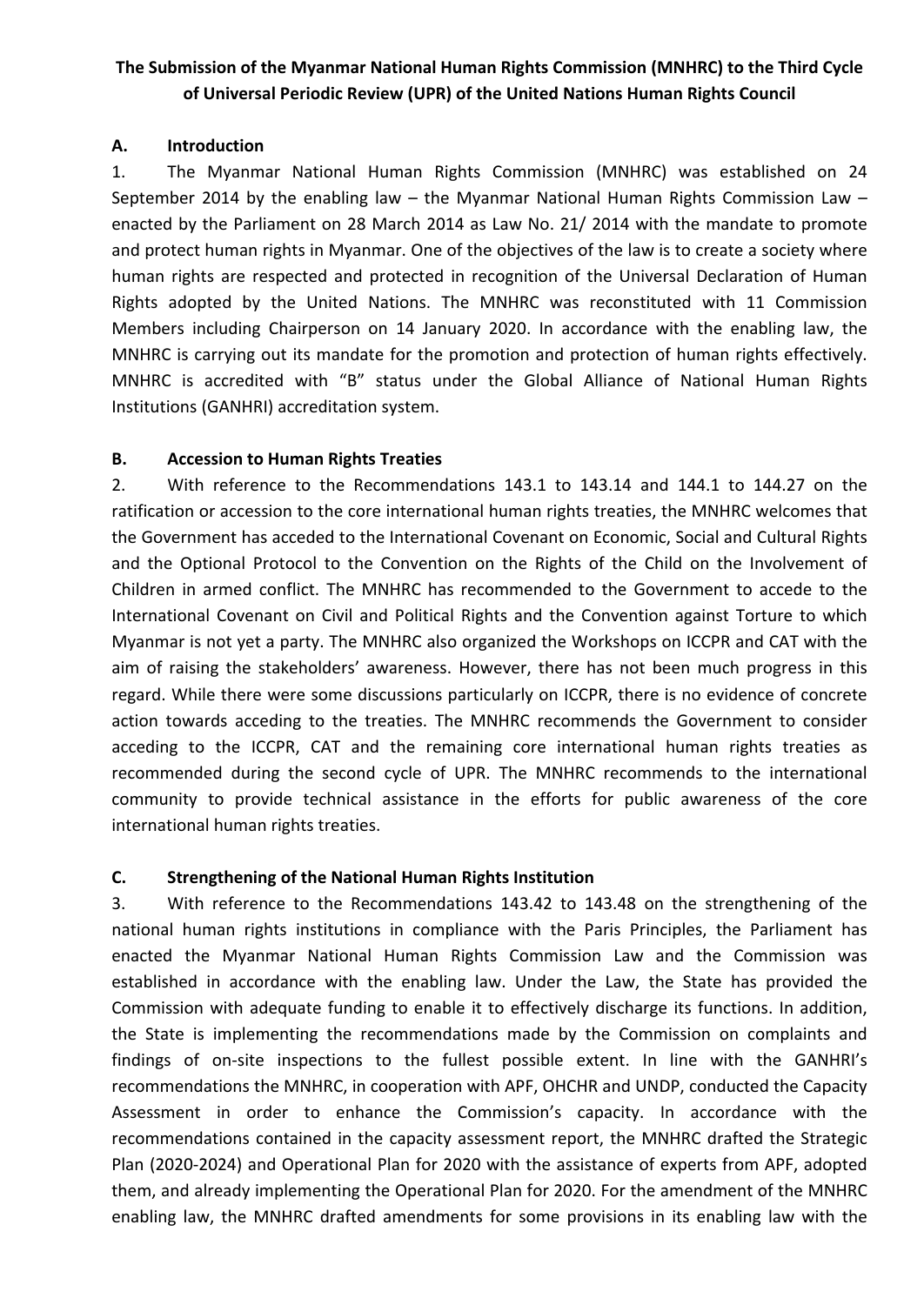assistance of legal experts from APF and UNDP and submitted these amendments to the Government. The Government will proceed to submit the amendments to the Parliament.

# **D. Child Rights**

4. With reference to the Recommendations 143.11 to 143.14, 143.15,143.25,143.72, 143.73, 143.76, 143.77 and 143.109 on the involvement of children in armed conflict and child rights, the MNHRC welcomes that the government has acceded to the Optional Protocol to the Convention on the Rights of the Child on the Involvement of Children in armed conflict. In addition the MNHRC also welcomes the government'<sup>s</sup> efforts to promote and protect the children'<sup>s</sup> rights in cooperation with the International Labour Organization. However, the MNHRC is aware of some instances of violations against children. The MNHRC is heartened that the Myanmar Tatmadaw has been delisted for the violation of recruitment and use of child soldier. Therefore the MNHRC recommends further measures to improve the protection of children.

# **E. Women'<sup>s</sup> Rights**

5. With reference to the recommendation 143.53 by Pakistan, 143.54 by Slovenia, 143.55 by Cyprus, 143.57 by Austria, 143.58 by Sierra Leone, 143.102 by Bolivarian Republic of Venezuela and 143.103 by Italy

There were 69 candidates, according to the final report on by-elections in 2018, including seven female candidates, which accounts for 10%. No female candidates were elected. In contrast, in the 2017 by-elections, among 96 candidates, 15 were female, which accounted for 17% and two female candidates were elected. MNHRC have learnt that women participation in politics and leadership is still limited, as women were elected to just over 11% of the 433 seats in Lower House of Parliament and to 12 % of 224 seats in Upper House of Parliament. MNHRC noted that Vice President Henry Van Thio, in his speech on International Women'<sup>s</sup> Day of 2019, said that it has been set out in the political framework of the Union Accord to guarantee at least 30% women participation in all sectors. MNHRC urges the government to adopt effective legislation and policy measures to guarantee the right to participation, in compliance with the article 3 of the CEDAW and to guarantee all the other rights enshrined therein.

MNHRC believes that it is essential for the voices of women to be heard at all levels and in all aspects of the peace process. However, women'<sup>s</sup> meaningful inclusion in peace process is yet to become substantial and comprehensive. Women constituted 13% of the 663 participants at the August 2016 Union Peace Conference (UPC), 17% of the 910 participants in May 2017 UPC and 22% of the 1112 participants in July 2018 UPC respectively. Although MNHRC commends the Nationwide Ceasefire Agreement (NCA), women participation in political dialogue process is still low even with many advocacy campaigns to secure women'<sup>s</sup> representation and involvement in the process by means of <sup>a</sup> 30 % reservation for women in political affairs and peace negotiations.

MNHRC welcomes the adoption of the draft law of Prevention and Protection of Violence against Women (PPVA) and the signature by the State of <sup>a</sup> Joint Communique with the Special Representative of the Secretary- General on sexual violence in conflict. However, the government commitment to gender equality is not enough to ensure effective protection and promotion of women'<sup>s</sup> rights. The Government of Myanmar should develop more effective internal systems, procedures and plans to address women'<sup>s</sup> rights. MNHRC is concerned about delays in the adoption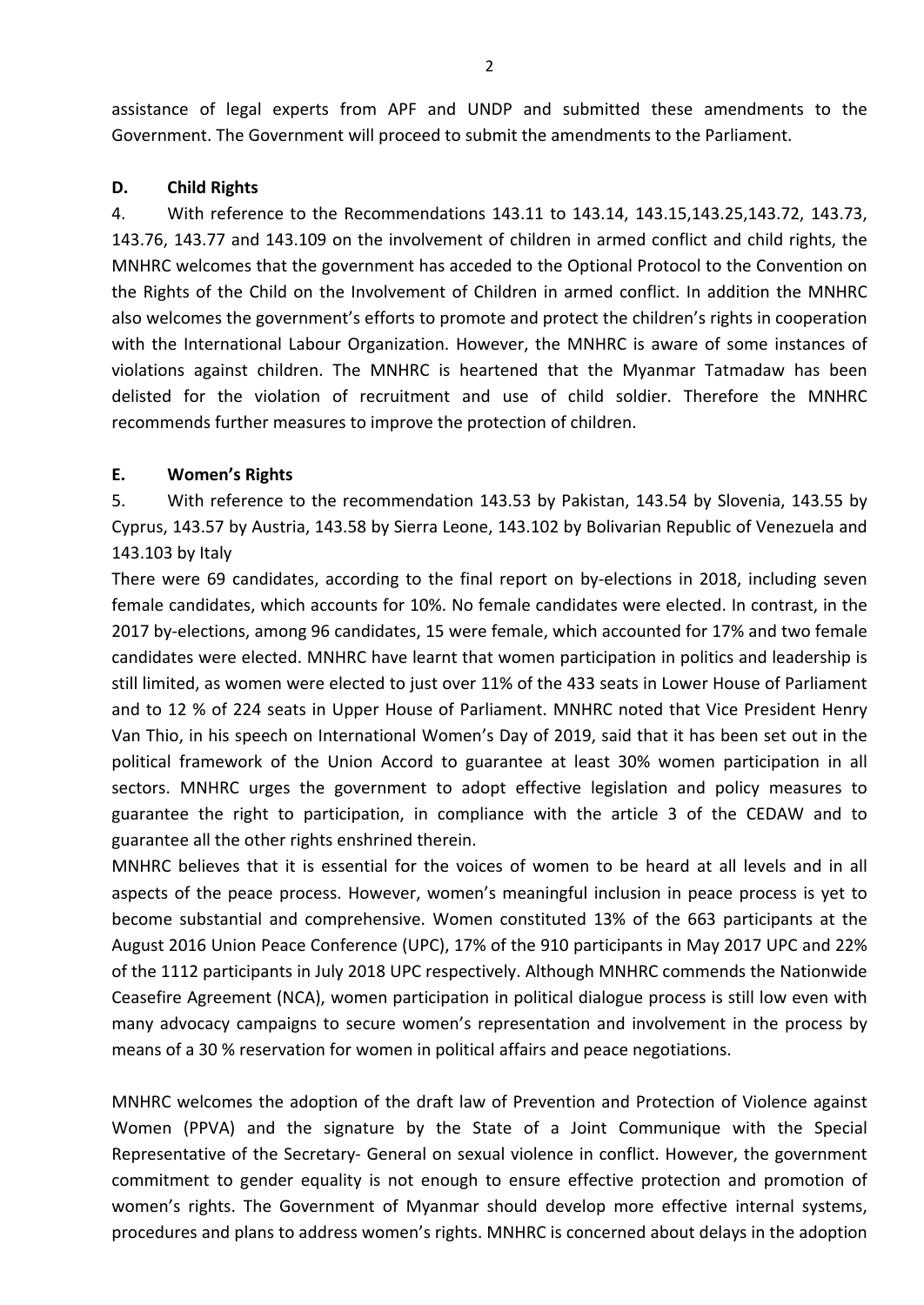of PPVA law. The government of Myanmar should seek the technical cooperation of UN agencies to ensure its compliance with the CEDAW.

Violence against of women and girls is the worst human rights violation. According to the reports by the Ministry of Home Affairs, sexual violence against women in Myanmar has been increasing. MNHRC acknowledges the ongoing efforts by the government but it is still necessary to accelerate the awareness campaign on <sup>a</sup> wider scale both in urban and rural areas of the country. The government of Myanmar should provide all security personnel with in-depth training regarding the policy and methods for addressing and reporting human rights violations and create an enabling climate for reporting. The MNHRC urges the government to adopt PPVA law without delay as PPVA law provides <sup>a</sup> crucial opportunity for the government of Myanmar to effectively combat violence against women.

## **F. Abolition of the Death Penalty**

6. With reference to the Recommendation 143.64 by Panama, the MNHRC believes that right to life is <sup>a</sup> supreme human right and according to the article 3 of the Universal Declaration of Human Rights everyone has the right to life, liberty and security of person. The MNHRC acknowledges that in Myanmar death penalties are still handed out by courts, but no convicted prisoners have been executed since 1988. In order to raise awareness about the right to life, MNHRC organized the Workshop on the Moratorium of the Death Penalty for the government officials concerned on 30-31 October 2017. Then the MNHRC submitted the report related to the aforementioned workshop to the President'<sup>s</sup> Office.

# **G. Anti-Corruption**

7. With reference to the Recommendation 143.84 by Cuba, corruption affects human rights both directly and indirectly. The MNHRC welcomes the signing of the UN Convention against Corruption in 2012 by the government and the enactment of the Anti-Corruption Law in 2013. The MNHRC also acknowledges the establishment of the Anti-Corruption Commission to tackle the corruption in Myanmar. According to the 2019 Corruption Perceptions Index reported by the Transparency International, Myanmar is the 130 least corrupt nation out of 180 countries. MNHRC understands that tackling corruption is the priority of the government. However MNHRC remains concerned about corruption in Myanmar and we urges the government to encourage the Anti-Corruption Commission to make double efforts to tackle corruption.

### **H. Election Monitoring**

8. Mith reference to UPR 2<sup>nd</sup> Cycle Recommendation 143.101 to put forward every effort to ensure that the election process is both free and fair by Republic of Korea.

For Myanmar, as <sup>a</sup> country trying to lay out democratic reforms amidst internal issues, it is crucial that the electoral process is transparent, inclusive, accountable and credible. The Union Election Commission (UEC) tried to ensure <sup>a</sup> free, fair and transparent elections in 2018 by-elections than in the 2015 general election and the 2017 by-elections. The UEC has initiated the code of conduct for election observers and also for political parties in close consultation with civil society organizations and political parties. UEC also co-sponsored <sup>a</sup> workshop on appraising and administering electoral data in collaboration with the International Foundation for Electoral Systems (IFES).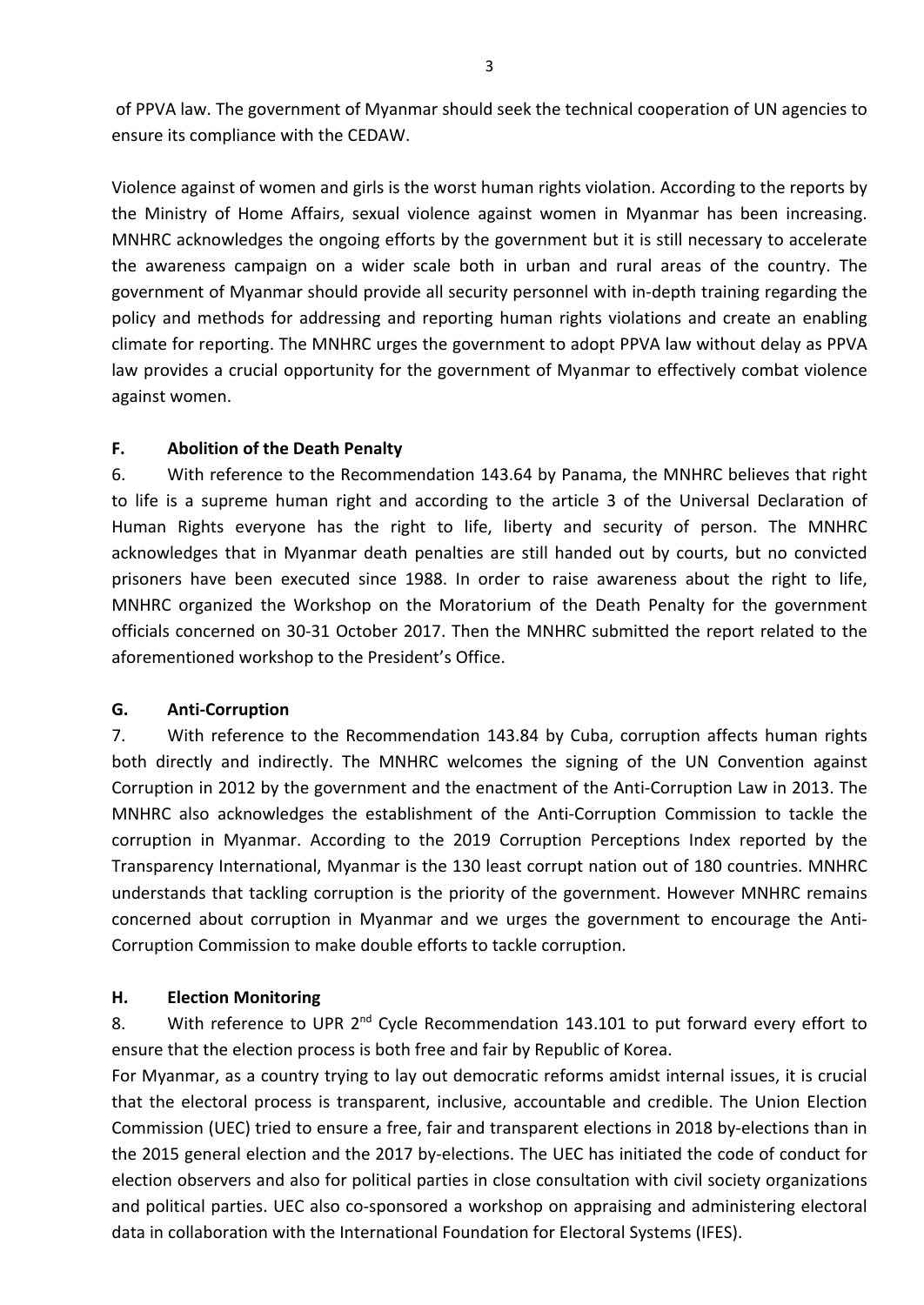Realizing that the elections and electoral process could be an indicator of stability in the state of electoral democracy like Myanmar, the Myanmar National Human Rights Commission (MNHRC) conducted its first election observation activity as <sup>a</sup> part of election monitoring campaign at 6 constituencies out of 13 constituencies all across the country in the 2018 by-elections.

To enhance advocacy and to be able to play <sup>a</sup> key role in supporting the administration of credible elections, Democracy Reporting International (DRI) held <sup>a</sup> workshop to enhance capacity of the staff members of MNHRC.

The MNHRC focused in particular on all-inclusiveness such as access of people with disabilities (PwDs), women candidates and also appointment of polling station members, based on genderbalance, in all electoral processes.

The MNHRC works closely with disabled persons organizations (DPO) community and UEC to increase the inclusion of PwDs in the election process in the next general elections 2020. The Commission visited some Blind schools and the Mental hospital after holding <sup>a</sup> meeting with DPOs on 26 March 2018 with regard to cast their votes in the elections. Findings and recommendations of the commission have been reported in the meeting of the Myanmar National Committee on the Rights of Persons with Disabilities on 11 June 2019. In addition, MNHRC submitted <sup>a</sup> suggestion consisting of eight recommendations to the Union Election Commission (UEC) on 25 June 2019 in order to reduce difficulties and to ensure the 2020 general elections are barrier free and fair.

Generally, the whole 2018 by-elections electoral process was smooth and calm. All observers were able to monitor the process at sub-commission offices and found that the secrecy of the vote was credible.

The UEC made every effort to make sure that there is <sup>a</sup> level playing field for all contestants, parties and candidates, especially for all parliamentary elections, including the by-elections 2018 as well as for the upcoming 2020 general elections.

### **I. Sustainable Development Goals**

9. With reference to the recommendation 143.40 by Bolivarian Republic of Venezuela and recommendation 143.41 by Singapore in second cycle review, the Government of Myanmar agreed to continue advancing the achievement of the Sustainable Development Goals. In this regard the Government of Myanmar adopted the Myanmar Sustainable Development Plan, MSDP (2018-2030) which localizes and contextualizes Myanmar'<sup>s</sup> commitments to the global sustainable development agenda and it is structured with 3 Pillars, 5 Goals, 28 Strategies and 251 Action Plans. MNHRC commends the MSDP which provides overall framework for coordination and corporation across all Ministries, all States and Regions, private sectors to forge <sup>a</sup> common path towards the emergence of <sup>a</sup> prosperous, peaceful and democratic Myanmar.

MNHRC commends MSDP and also the cooperation between the government and UNDP to ensure its compliance with the commitment by government of Myanmar. MNHRC believes that the greater levels of development can lead towards greater level of achievement of human rights. However, the Government of Myanmar alone cannot implement MSDP and it is necessary to make long-term and sustained efforts in collaboration with multiple stakeholders including international organizations, partners and funders who are crucial for the implementation of MSDP. "Peace, National Reconciliation, Security and Good Governance" are one of the goals under the Peace and Stability Pillar of MSDP since without peace and stability there is no human rights and no one can enjoy their inherent rights.